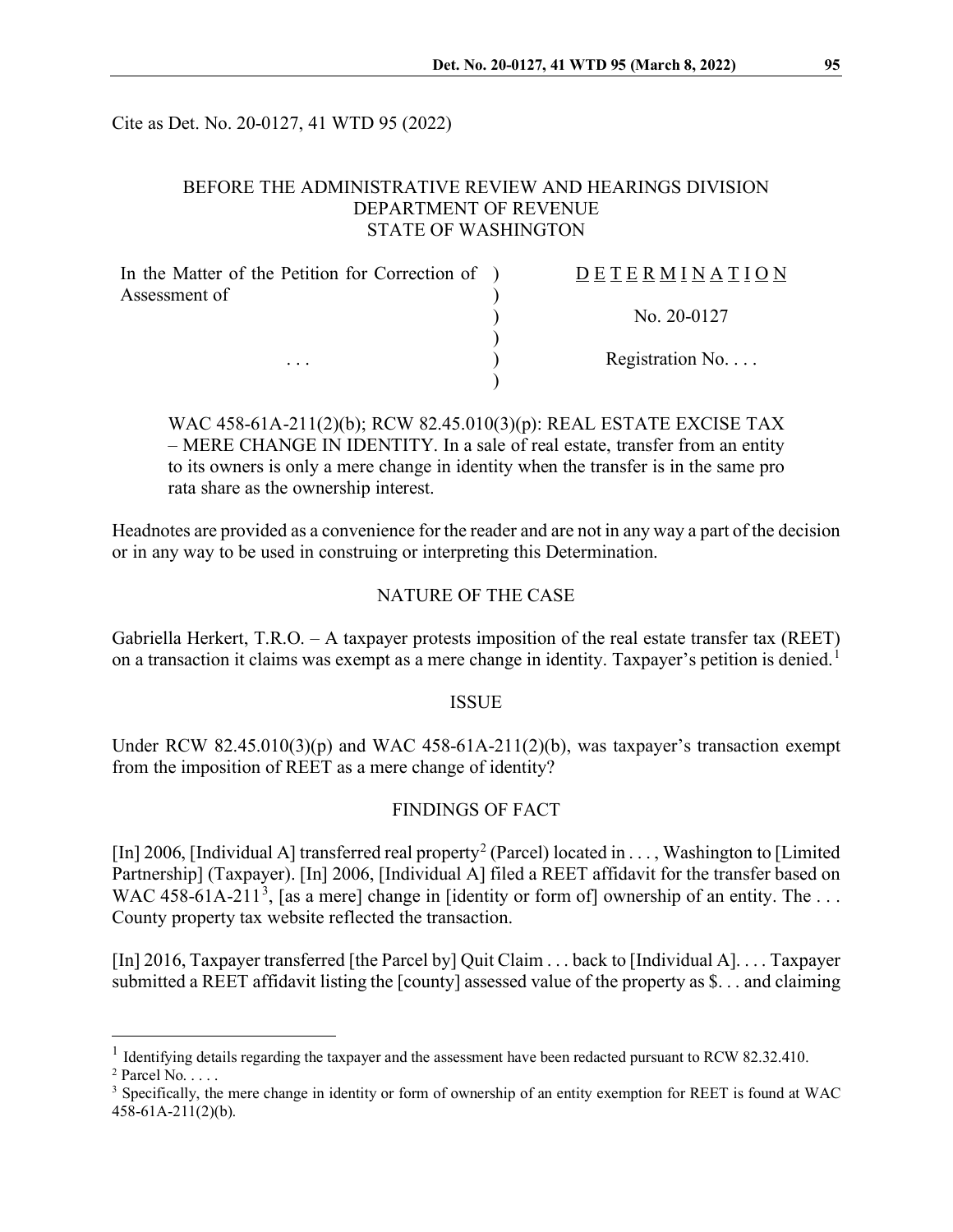exemption from REET under WAC 458-61A-211(2)(b), as a mere change in identity or form of ownership. Taxpayer recorded the Quit Claim deed [five days later].

[Later in] 2016, a second REET affidavit was filed for the Parcel. The second REET affidavit listed [Corporation] as grantor and [Individual B] and . . . LLC as grantee. The second REET affidavit listed the [county] assessed value of the Parcel as \$. . . . The second REET affidavit claimed exemption from REET under WAC 458-61A-208(4), as a court ordered sale in a foreclosure proceeding.

On February 10, 2017, the Department of Revenue . . . sent Taxpayer an inquiry letter. As part of the inquiry, the Department requested documentation. The Department sent a second inquiry letter on March 16, 2017. Taxpayer failed to respond to both inquiry letters. On March 31, 2017, the Department imposed REET in the amount of  $\hat{\mathcal{S}}$ . . . <sup>[4](#page-1-0)</sup> on the total assessed value of the property, \$ . . . on the [first transfer in] 2016 [from Taxpayer to Individual A]. Taxpayer's REET was due May 1, 2017.

Taxpayer contacted the Department after receiving the assessment dated March 31, 2017. Taxpayer subsequently provided additional documentation including a copy of the Certificate of Limited Partnership for Taxpayer amended as of . . . 2009. The Certificate of Limited Partnership listed [Individual C] as general partner and two limited partners, [Individual D] and [Individual A]. The Certificate of Limited Partnership listed [Individual C] percentage of interest as 1%, [Individual D] interest as 50% and [Individual A] interest as 49%. The Taxpayer also provided a copy of the Notice of Trustee's Sale [for the second transfer in] 2016 and a Trustee's Deed dated . . . 2016 for the Parcel listing [Corporation] as Trustee and . . . LLC as grantee.

The Trustee's Deed stated that:

Conveyance was made pursuant to the powers, including the power of sale, conferred upon the Trustee by that certain Deed of Trust between [Individual A], a married woman, as her sole and separate property, as Grantor to . . . as Trustee and  $\ldots$  as Beneficiary, dated  $\ldots$  2001, recorded  $\ldots$  2001 as No.  $\ldots$ , records of  $\ldots$ County, Washington.

Trustee's Deed, Recitals.

The Trustee's Deed stated that:

The defaults specified in the "Notice of Trustee's Sale" not having been cured ten days prior to the date of the Trustee's Sale and said obligation secured by said Deed of Trust remaining unpaid, on . . . , 2016, the date of sale, which is not less than 190 days from the date of default of the obligation secured, the trustee then and there sold at public auction to said Grantee, the highest bidder therefore, the property herein above described, for the sum of \$. . . .

<span id="page-1-0"></span><sup>4</sup> TRA . . . dated March 31, 2017 included \$. . . in state and local REET, \$. . . in state and local delinquent interest and \$. . . in tax assessment penalty.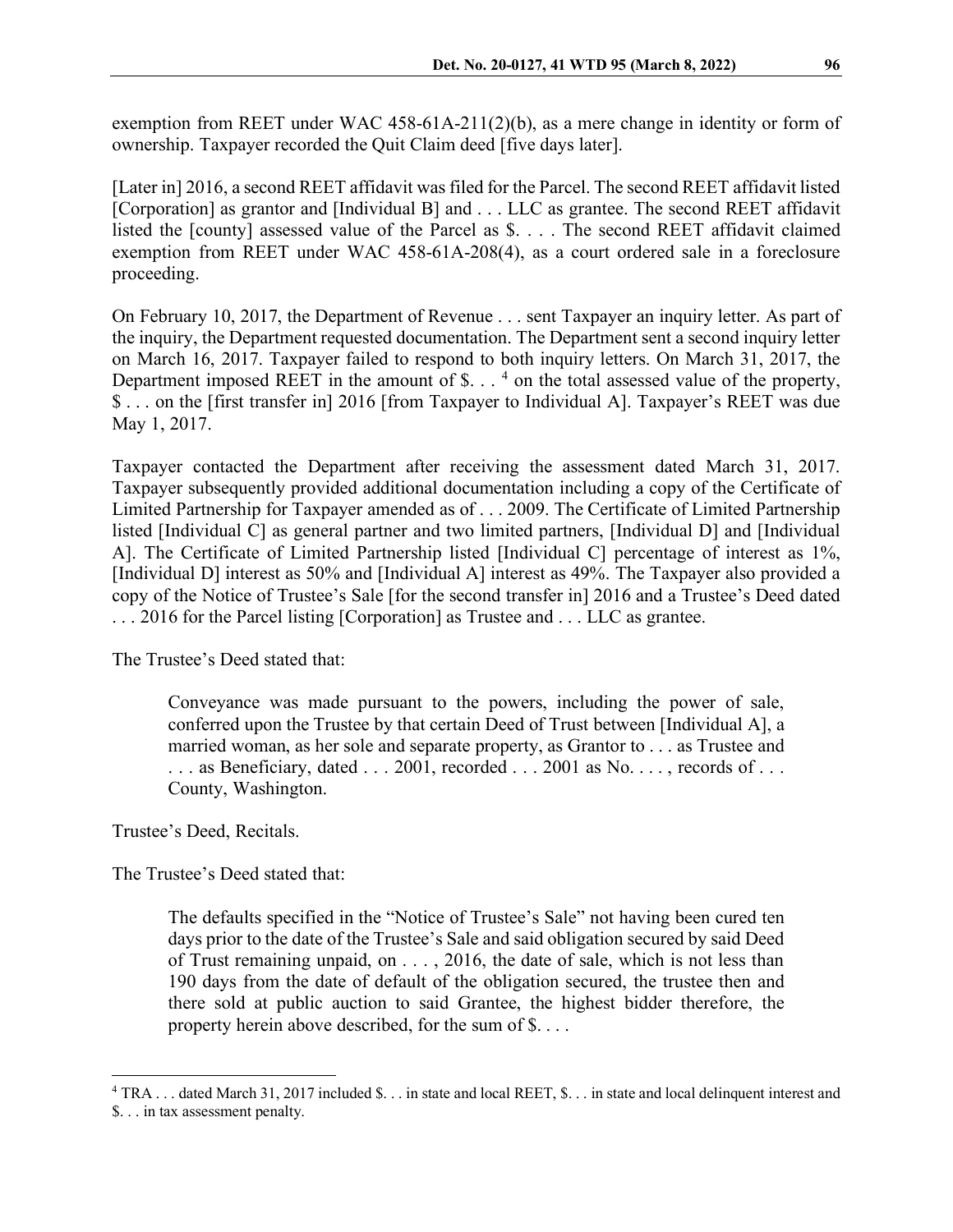The Trustee's Deed was executed . . . 2016. The Trustee's Deed was recorded . . . 2016.

On July 11, 2017, following review of additional documentation provided by Taxpayer, the Department determined that Taxpayer's transfer represented a beneficial change in ownership of the Parcel. Using 51% of the assessed value of the property, \$. . . , the Department reduced the taxable amount of Taxpayer's transaction to \$. . . . The Department recalculated Taxpayer's REET obligation as  $\$ . . . ,<sup>[5](#page-2-0)</sup> [under WAC 458-61A-211(2)(b)], which was due August 10, 2017.

Taxpayer timely requested review. Taxpayer claimed that the date it attempted to transfer the Parcel was . . . 2016 not . . . 2016, the date the REET affidavit and the Quit Claim deed were executed. Taxpayer claimed the Quit Claim deed was corrected but did not provide a copy of it. Taxpayer claimed that Trustee sold the Parcel according to the Trustee's Deed on . . . 2016 not . . . 2016. Taxpayer contended that since the attempted transfer from the [Taxpayer] to [Individual A] occurred after the Trustee had already sold the Parcel, the transaction upon which REET was imposed never actually occurred and therefore, REET was improperly imposed on the transfer.

#### ANALYSIS

REET is imposed upon the sale of real property in Washington. RCW 82.45.060. RCW 82.45.010 defines "sale" to include: "[A]ny conveyance, grant, assignment, quitclaim, or transfer of the ownership of or title to real property . . . for a valuable consideration." RCW 82.45.010(1).

There are two required factors for imposition of the tax: (1) the transfer of an interest in real property or controlling interest in a realty-holding entity; and (2) consideration paid or contracted to be paid in exchange for the transfer. *See State ex rel Namer, Inc. v. Williams*, 73 Wn.2d 1, 435 P.2d 975 (1968); Det. No. 97-240R, 21 WTD 145 (2002).

RCW 82.45.010(3)(p) provides an exclusion from the definition of "sale" subject to REET for:

A transfer of real property, however effected, if it consists of a mere change in identity or form of ownership of an entity where there is no change in the beneficial ownership. These include transfers to a corporation or partnership which is wholly owned by the transferor and/or the transferor's spouse or domestic partner or children of the transferor or the transferor's spouse or domestic partner. However, if thereafter such transferee corporation or partnership voluntarily transfers such real property, or such transferor, spouse or domestic partner, or children of the transferor or the transferor's spouse or domestic partner voluntarily transfer stock in the transferee corporation or interest in the transferee partnership capital, as the case may be, to other than (i) the transferor and/or the transferor's spouse or domestic partner or children of the transferor or the transferor's spouse or domestic partner, (ii) a trust having the transferor and/or the transferor's spouse or domestic partner or children of the transferor or the transferor's spouse or domestic partner

<span id="page-2-0"></span> $5$  TRA ... dated July 11, 2017 included \$... in state and local REET, \$... in state and local delinquent interest and \$. . . in tax assessment penalty.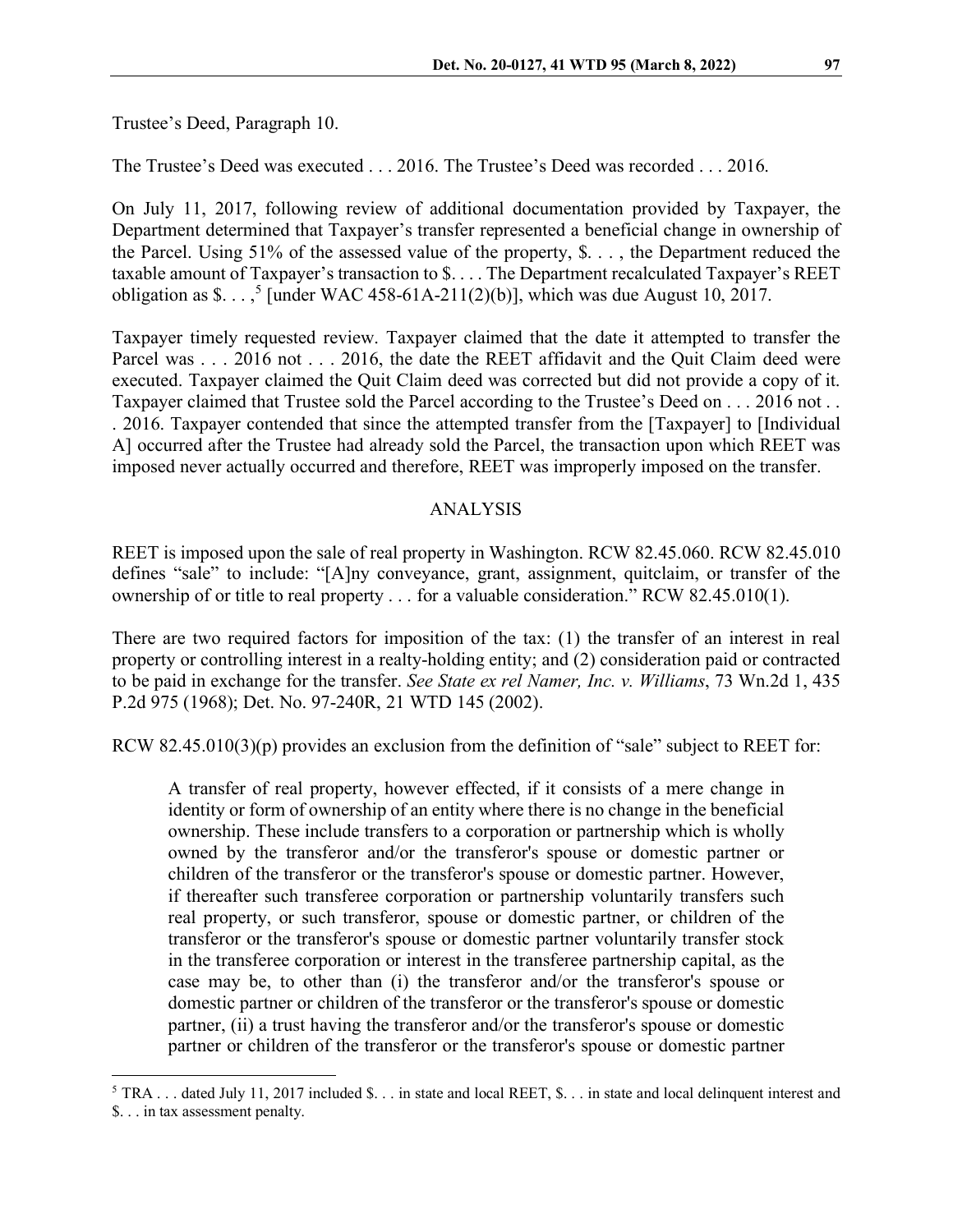as the only beneficiaries at the time of the transfer to the trust, or (iii) a corporation or partnership wholly owned by the original transferor and/or the transferor's spouse or domestic partner or children of the transferor or the transferor's spouse or domestic partner, within three years of the original transfer to which this exemption applies, and the tax on the subsequent transfer has not been paid within sixty days of becoming due, excise taxes become due and payable on the original transfer as otherwise provided by law.

RCW 82.45.010(3)(p).

WAC 458-61A-211 is the Department's rule implementing this exclusion. It defines a qualified transaction as one where no change in beneficial ownership occurs. WAC 458-61A-211(2). The rule explains that a transfer is exempt from REET where it is a:

[T]ransfer by [an entity] of its interest in real property to its shareholders or partners, who will hold the real property either as individuals or as tenants in common in the same pro rata share as they owned [the entity]. To the extent that a distribution of real property is disproportionate to the interest the grantee partner has in the partnership, it will be subject to real estate excise tax.

WAC 458-61A-211(2)(b) (emphasis added).

Under RCW 82.32.070, "every taxpayer liable for any tax collected by the department must keep and preserve, for a period of five years, suitable records as may be necessary to determine the amount of any tax for which the taxpayer may be liable." RCW 82.32.070(1).

[In] 2016, Taxpayer submitted a REET affidavit showing a transfer of the Parcel on that same day from Taxpayer to [Individual A]. Prior to [that] 2016 transfer, [Individual A] held a 49% beneficial ownership in Taxpayer. After the transfer, [Individual A] owned 100% of the property. Since [Individual A] did not hold the property in the same pro rata share after [that] 2016 transfer as she held in Taxpayer prior to that transfer, the exemption of WAC 458-61A-211(2)(b) does not apply to the extent that the distribution was disproportionate to the interest the grantee partner, [Individual A], had in the partnership. Since [Individual A] held a 49% beneficial interest in the partnership but received 100% of the property, the extent to which the distribution was disproportionate was 51%.<sup>[6](#page-3-0)</sup>

Taxpayer claimed that it did not and could not transfer the Parcel to [Individual A] because when it attempted to do so, the Parcel had already been sold by the Trustee. Taxpayer claimed that the Quit Claim deed and original REET affidavit included incorrect dates. Taxpayer claimed that the attempted transfer via Quit Claim deed actually occurred on [a later date in] 2016. Taxpayer provided nothing beyond a self-serving statement to suggest that the transfer from Taxpayer to [Individual A] actually occurred later than the Quit Claim deed and REET affidavit show. Since Taxpayer's argument relied on the Trustee Sale occurring prior to Taxpayer's transfer to [Individual A], the fact that the Quit Claim deed and original REET affidavit show the earlier date

<span id="page-3-0"></span><sup>6</sup> While Taxpayer claimed an exemption from REET, it did not dispute that if the exemption did not apply, the disproportionate interest transferred was 51%.